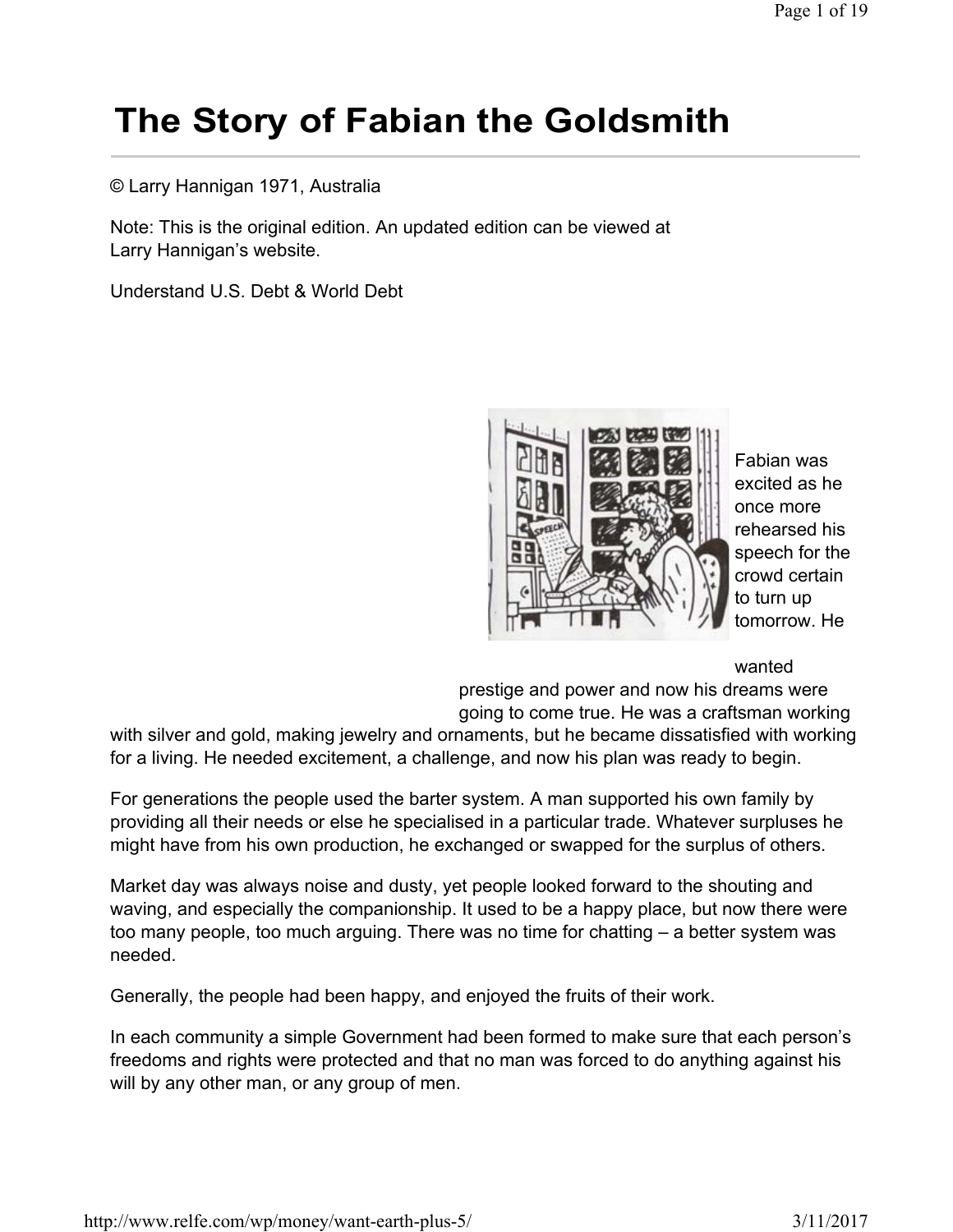

*2-market1x1*

This was the Government's one and only purpose and each Governor was voluntarily supported by the local community who elected him.

However, market day was the one problem they could not solve. Was a knife worth one or two baskets of corn? Was a cow worth more than a wagon … and so on. No one could think of a better system.

Fabian had advertised, "I have the solution to our bartering problems, and I invite everyone to a public meeting tomorrow."



The next day there was a great assembly in the town square and Fabian explained all about the new system which he called "money". It sounded good. "How are we to start?" the people asked.

"The gold which I fashion into ornaments and jewelry is an excellent metal. It does not tarnish or rust, and will last a long time. I will make some gold into coins and we shall call each coin a dollar."



*4-meeting1x1*

He explained how values would work, and that "money" would be really a medium for exchange – a much better system than bartering.

One of the Governors questioned, "Some people can dig gold and make coins for themselves", he said.

"This would be most unfair", Fabian was ready with the answer. "Only those coins approved by the Government can be used, and these will have special marking stamped on them." This seemed reasonable and it was proposed that each man be given an equal number. "But I deserve the

most," said the candle-maker. "Everyone uses my candles." "No", said the farmer, "without food there is no life, surely we should get the most." And so the bickering continued.

Fabian let them argue for a while and finally he said, "Since none of you can agree, I suggest you obtain the number you require from me. There will be no limit, except for your ability to repay. The more you obtain, the more you must repay in one year's time. "And what will you receive?" the people asked.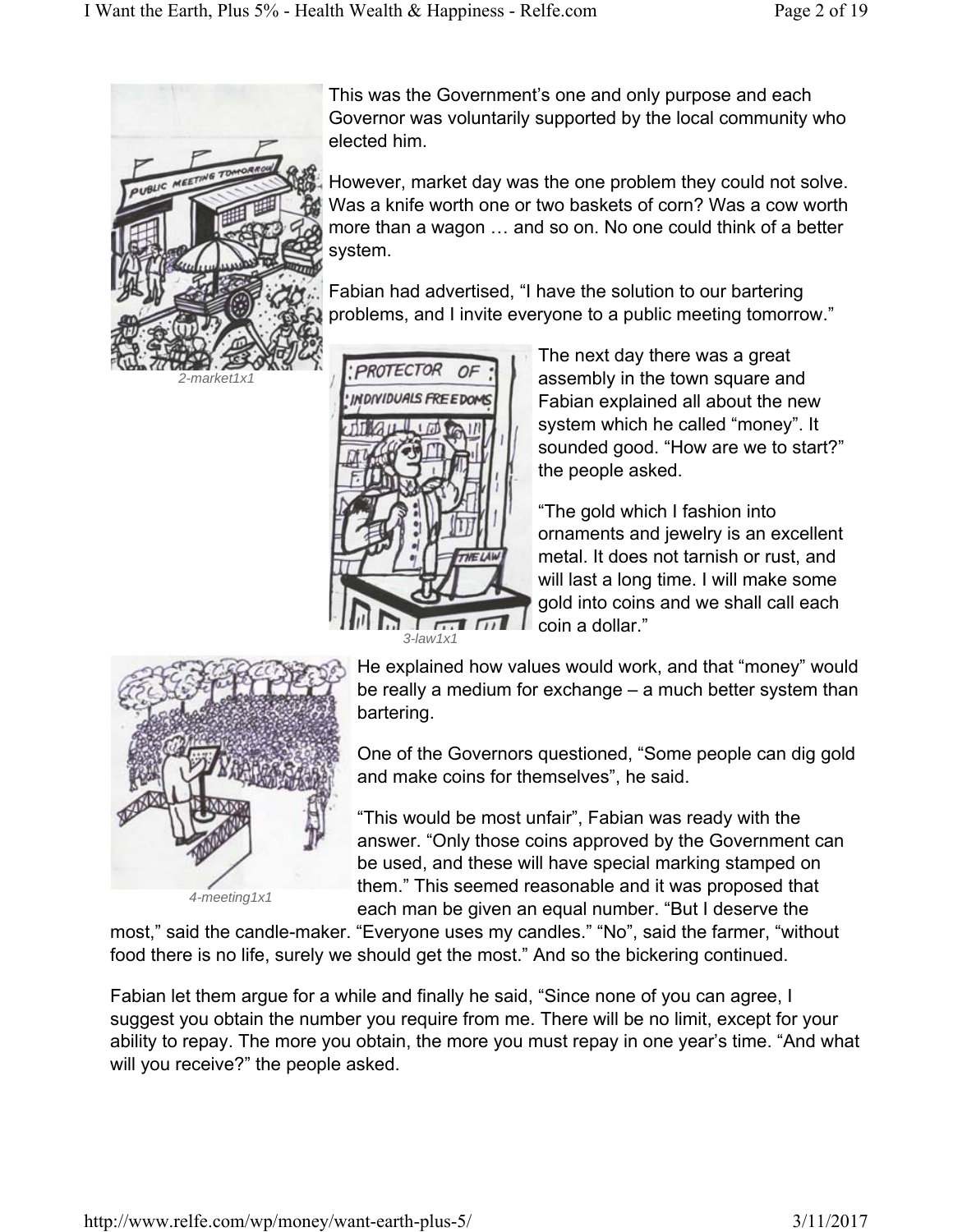"Since I am providing a service, that is, the money supply, I am entitled to payment for my work. Let us say that for every 100 pieces you obtain, you repay me 105 for every year that you owe the debt. The 5 will be my charge, and I shall call this charge interest."

There seemed to be no other way, and besides, 5% seemed little enough charge. "Come back next Friday and we will begin."



*5-coinmaker1x1*

Fabian wasted no time. He made coins day and night, and at the end of the week he was ready. The people were queued up at his shop, and after the coins were inspected and approved by the Governors the system commenced. Some borrowed only a few and they went off to try the new system.

They found money to be marvelous, and they soon valued everything in gold coins or dollars. The value they placed on everything was called a "price", and the price mainly depended on the amount of work required to produce it. If it took a lot of work the price was high, but if it was produced with little effort it was quite inexpensive.

In one town lived Alan, who was the only watchmaker. His prices were high because the customers were willing to pay just to own one of his watches.

Then another man began making watches and offered them at a lower price in order to get sales. Alan was forced to lower his prices, and in no time at all prices came down, so that both men were striving to give the best quality at the lowest price. This was genuine free competition.



It was the same with builders, transport operators, accountants, farmers, in fact, in every endeavour. The customers always chose what they felt was the best deal – they had freedom of choice. There was no artificial

protection such as licences or tariffs to prevent other people from going into business. The standard of living rose, and before long the people wondered how they had ever done without money.

> At the end of the year, Fabian left his shop and visited all the people who owed him money. Some had more than they borrowed, but this meant that others had less, since there were only a certain number of coins issued in the first place. Those who had more than they borrowed paid back each 100 plus the extra 5, but still had to borrow again to carry on.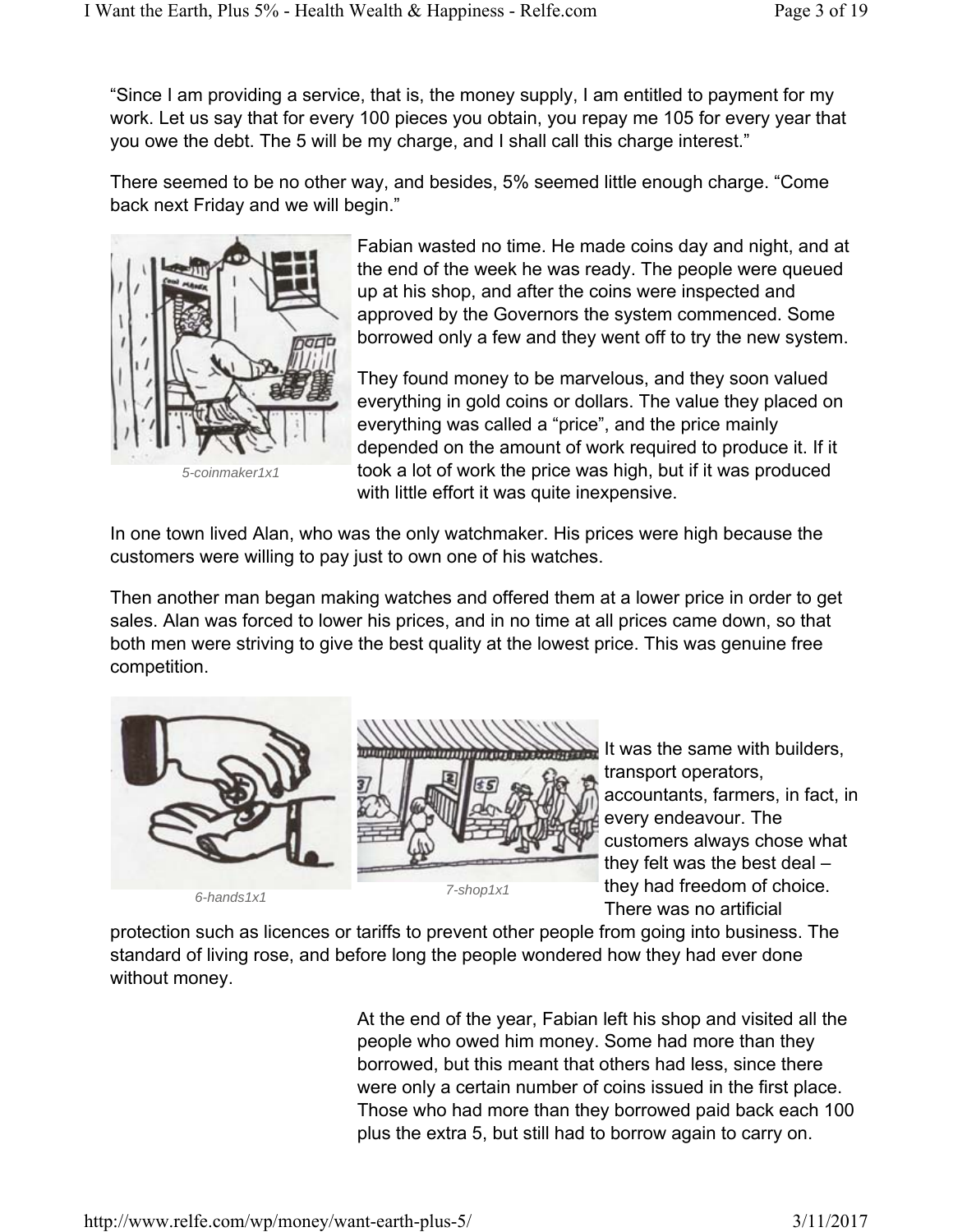

*8-debt1x1*

The others discovered for the first time that they had a debt. Before he would lend them more money, Fabian took a mortgage over some of their assets, and everyone went away once more to try and get those extra 5 coins which always seemed so hard to find.

No one realised that as a whole, the country could never get out of debt until all the coins were repaid, but even then, there were those extra 5 on each 100 which had never been lent out at all. No one but Fabian could see that it was impossible

to pay the interest – the extra money had never been issued, therefore someone had to miss out.

It was true that Fabian spent some coins, but he couldn't possibly spend anything like 5% of the total economy on himself. There were thousands of people and Fabian was only one. Besides, he was still a goldsmith making a comfortable living.



*9-vault1x1*

At the back of his shop Fabian had a strongroom and people found it convenient to leave some of their coins with him for safekeeping. He charged a small fee depending on the amount of money, and the time it was left with him. He would give the owner receipts for the deposit.

When a person went shopping, he did not normally carry a lot of gold coins. He would give the shopkeeper one of the receipts to the value of the goods he wanted to buy.



*6-hands1x1*

Shopkeepers recognised the receipt as being genuine and accepted it with the idea of taking it to Fabian and collecting the appropriate amount in coins. The receipts passed from hand to hand instead of the gold itself being transferred. The people had great faith in the receipts – they

accepted them as being as good as coins.

Before long, Fabian noticed that it was quite unusual for anyone to actually call for their gold coins.

He thought to himself, "Here I am in possession of all this gold and I am still a hard working craftsman. It doesn't make sense. Why there are dozens of people who would be glad to pay me interest for the use of this gold which is lying here and rarely called for.

It is true, the gold is not mine – but it is in my possession, which is all that matters. I hardly need to make any coins at all, I can use some of the coins stored in the vault."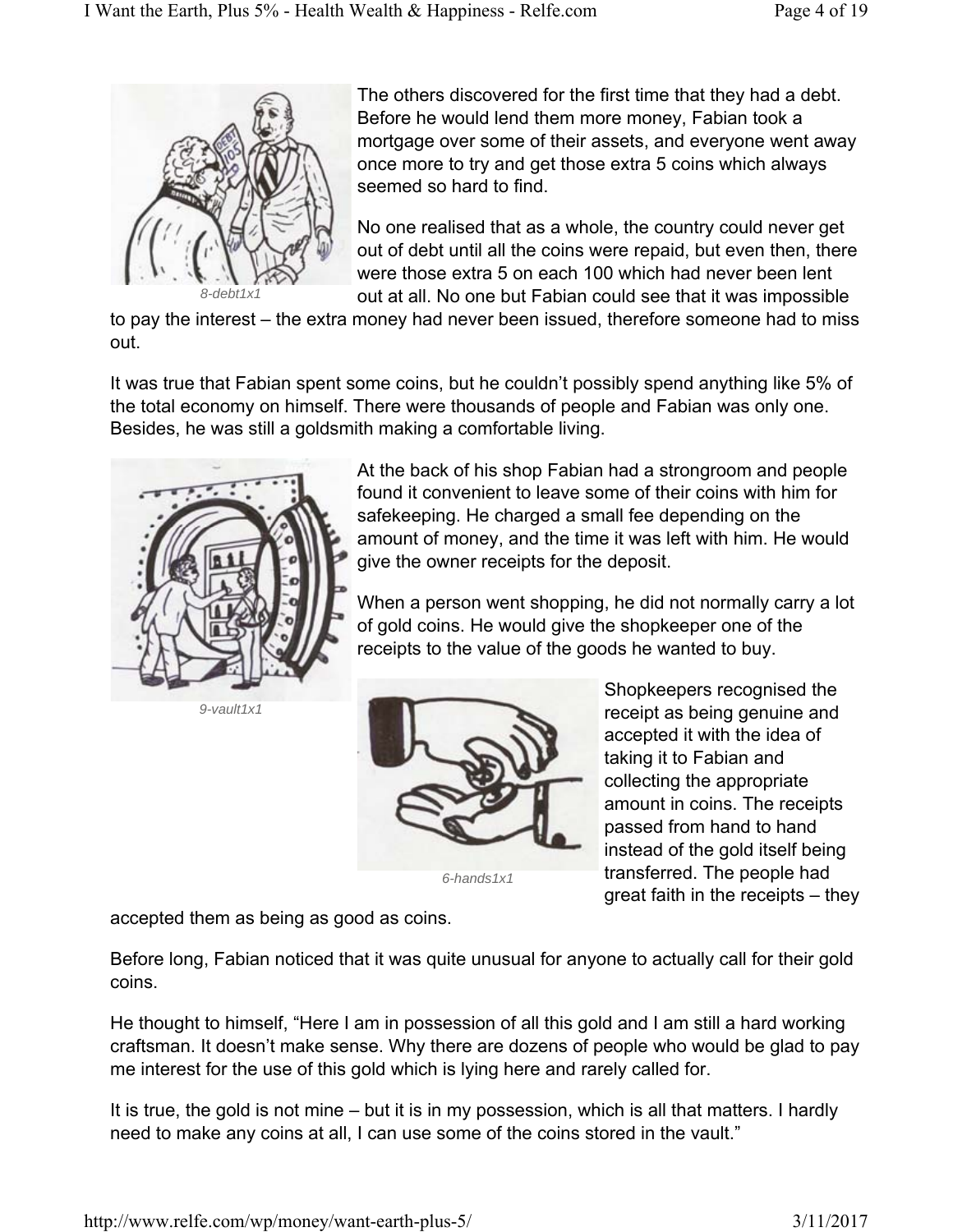At first he was very cautious, only loaning a few at a time, and then only on tremendous security. But gradually he became bolder, and larger amounts were loaned.

One day, a large loan was requested. Fabian suggested, "Instead of carrying all these coins we can make a deposit in your name, and then I shall give you several receipts to the value of the coins." The borrower agreed, and off he went with a bunch of receipts. He had obtained a loan, yet the gold remained in the strong-room. After the client left, Fabian smiled. He could have his cake and eat it too. He could "lend" gold and still keep it in his possession.

Friends, strangers and even enemies needed funds to carry out their businesses – and so long as they could produce security, they could borrow as much as they needed. By simply writing out receipts Fabian was able to "lend" money to several times the value of gold in his strong-room, and he was not even the owner of it. Everything was safe so long as the real owners didn't call for their gold and the confidence of the people was maintained.



*10-debt1x1*

He kept a book showing the debits and credits for each person. The lending business was proving to be very lucrative indeed.

His social standing in the community was increasing almost as fast as his wealth. He was becoming a man of importance, he commanded respect. In matters of finance, his very word was like a sacred pronouncement.



*11-gang1x1*

Goldsmiths from other towns became curious about his activities and one day they called to see him. He told them what he was doing, but was very careful to emphasize the need for secrecy.

If their plan was exposed, the scheme would fail, so they agreed to form their own secret alliance.

Each returned to his own town and began to operate as Fabian had taught.

People now accepted the receipts as being as good as gold itself, and many receipts were deposited for safe keeping in the same way as coins. When a merchant wished to pay another for goods, he simply wrote a short note instructing Fabian to transfer money from his account to that of the second merchant. It took Fabian only a few minutes to adjust the figures.

This new system became very popular, and the instruction notes were called "checks".

Late one night, the goldsmiths had another secret meeting and Fabian revealed a new plan. The next day they called a meeting with all the Governors, and Fabian began. "The receipts we issue have become very popular. No doubt, most of you Governors are using them and you find them very convenient." They nodded in agreement and wondered what the problem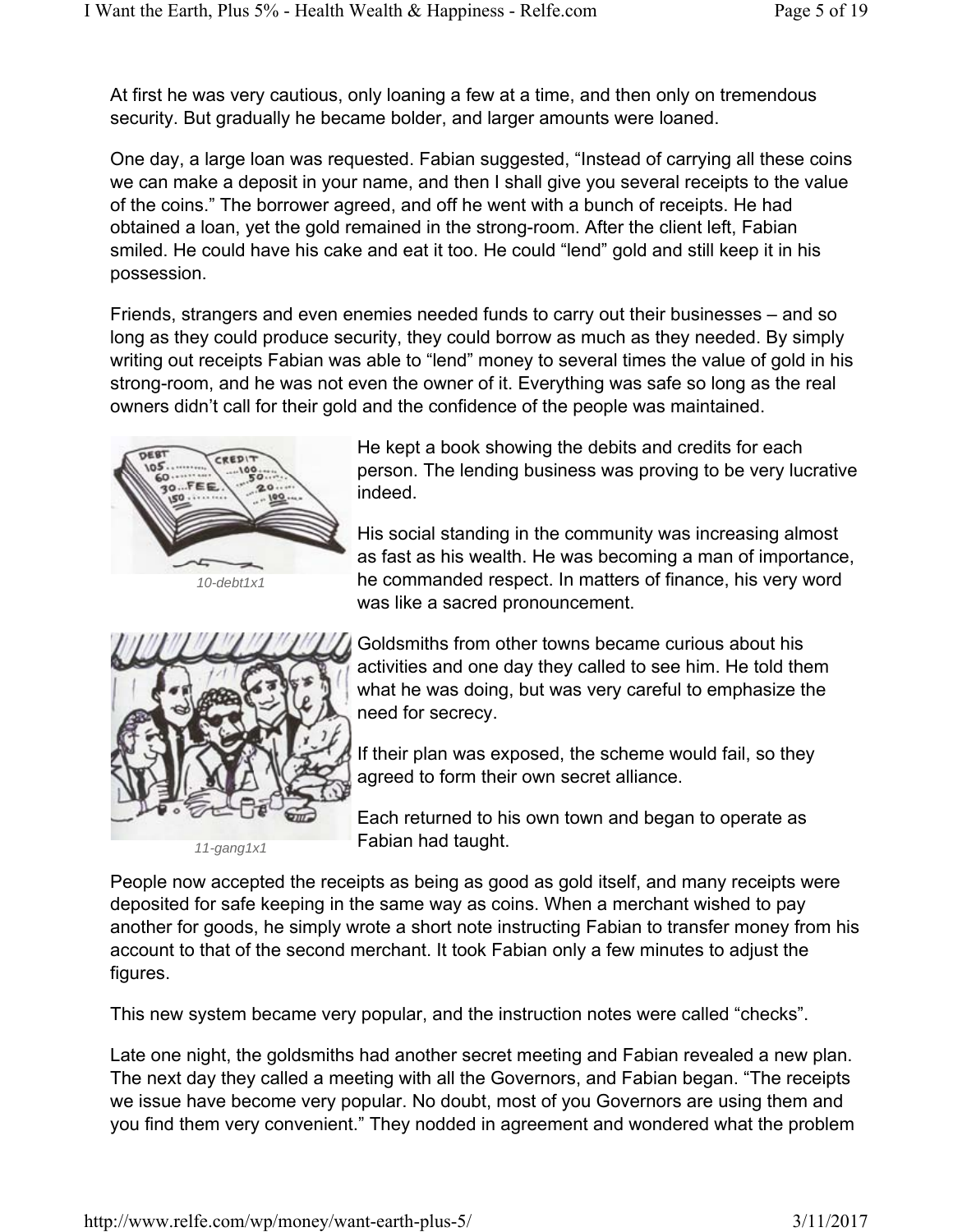was. "Well", he continued, "some receipts are being copied by counterfeiters. This practice must be stopped."

The Governors became alarmed. "What can we do?" they asked. Fabian replied, "My suggestion is this – first of all, let it be the Government's job to print new notes on a special paper with very intricate designs, and then each note to be signed by the chief Governor. We goldsmiths will be happy to pay the printing costs, as it will save us a lot of time writing out receipts". The Governors reasoned, "Well, it is our job to protect the people against counterfeiters and the advice certainly seems like a good idea." So they agreed to print the notes.



"Secondly," Fabian said, "some people have gone prospecting and are making their own gold coins. I suggest that you pass a law so that any person who finds gold nuggets must hand them in. Of course, they will be reimbursed with notes and coins."

The idea sounded good and without too much thought about it, they printed a large number of crisp new notes. Each note had a value printed on it  $-$  \$1, \$2, \$5, \$10 etc. The small printing costs were paid by the goldsmiths.

*20-banknote1x1*

The notes were much easier to carry and they soon became

accepted by the people. Despite their popularity however, these new notes and coins were used for only 10% of transactions. The records showed that the check system accounted for 90% of all business.

The next part of his plan commenced. Until now, people were paying Fabian to guard their money. In order to attract more money into the vault Fabian offered to pay depositors 3% interest on their money.



*13-3interest1x1*

Here we have believed that he was re-lending their money out to borrowers at 5%, and his profit was the 2% difference. Besides, the people didn't question him as getting 3% was far better than paying to have the money guarded.

> The volume of savings grew and with the additional money in the vaults, Fabian was able to lend \$200, \$300, \$400

sometimes up to \$900 for every \$100 in notes and coins that he held in deposit. He had to be careful not to exceed this nine to one ratio, because one person in ten did require the notes and coins for use.

If there was not enough money available when required, people would become suspicious, especially as their deposit books showed how much they had deposited. Nevertheless, on the \$900 in book figures that Fabian loaned out by writing checks himself, he was able to demand up to \$45 in interest, i.e. 5% on \$900. When the loan plus interest was repaid, i.e. \$945, the \$900 was cancelled out in the debit column and Fabian kept the \$45 interest. He was therefore quite happy to pay \$3 interest on the original \$100 deposited which had never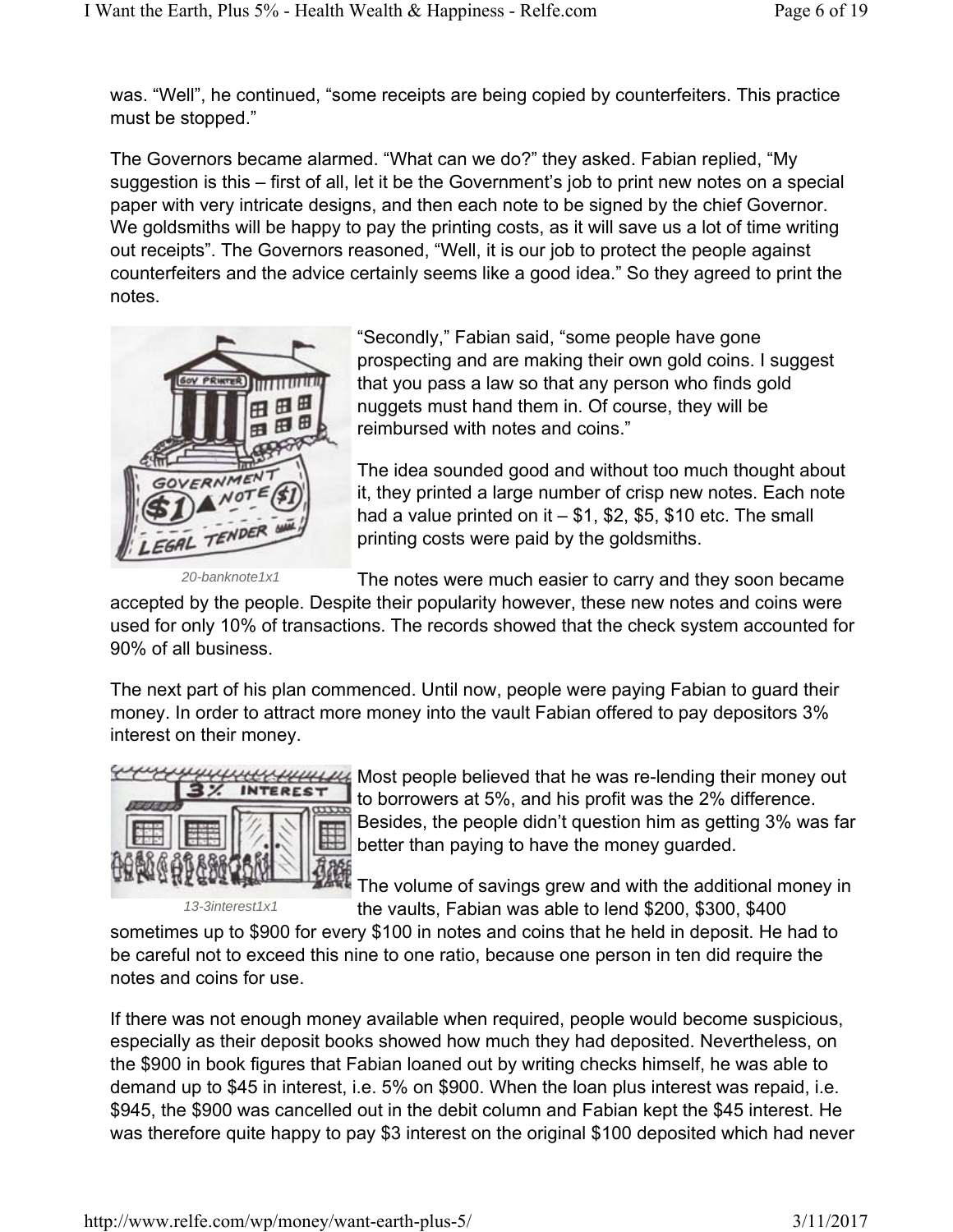left the vaults at all. This meant that for every \$100 he held in deposits, it was possible to make 42% profit, most people believing he was only making 2%. The other goldsmiths were doing the same thing. They created money out of nothing at the stroke of a pen, and then charged interest on top of it.

True, they didn't coin money, the Government actually printed the notes and coins and gave it to the goldsmiths to distribute. Fabian's only expense was the small printing fee. Still, they were creating credit money out of nothing and charging interest on top of it. Most people believed that the money supply was a Government operation. They also believed that Fabian was lending them the money that someone else had deposited, but it was very strange that no one's deposits ever decreased when a loan was advanced. If everyone had tried to withdraw their deposits at once, the fraud would have been exposed.

When a loan was requested in notes or coins, it presented no problem. Fabian merely explained to the Government that the increase in population and production required more notes, and these he obtained for the small printing fee.

One day a thoughtful man went to see Fabian. "This interest charge is wrong", he said. "For every \$100 you issue, you are asking \$105 in return. The extra \$5 can never be paid since it doesn't exist.

Farmers produce food, industry manufacturers goods, and so on, but only you produce money. Suppose there are only two businessmen in the whole country and we employ everyone else. We borrow \$100 each, we pay \$90 out in wages and expenses and allow \$10 profit (our wage). That means the total purchasing power is \$90 + \$10 twice, i.e. \$200. Yet to pay you we must sell all our produce for \$210. If one of us succeeds and sells all his produce for \$105, the other man can only hope to get \$95. Also, part of his goods cannot be sold, as there is no money left to buy them.

He will still owe you \$10 and can only repay this by borrowing more. The system is impossible."



The man continued, "Surely you should issue 105, i.e. 100 to me and 5 to you to spend. This way there would be 105 in circulation, and the debt can be repaid."

Fabian listened quietly and finally said, "Financial economics is a deep subject, my boy, it takes years of study. Let me worry about these matters, and you look after yours. You must become more efficient, increase your production, cut down on your expenses and become a better businessman. I am always willing to help in these matters."

*14-banker1x1* The man went away still unconvinced. There was something wrong with Fabian's operations and he felt that his questions had been avoided.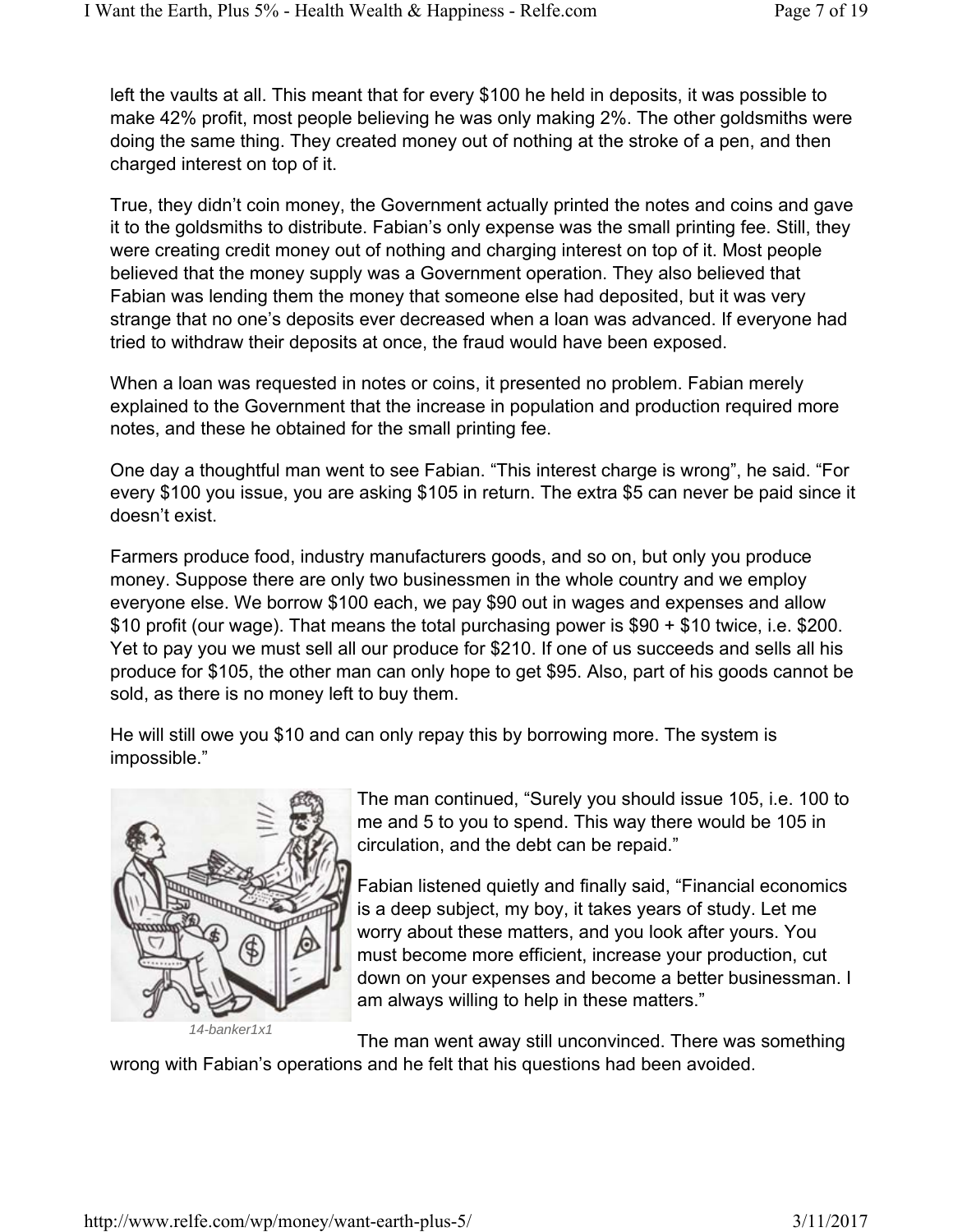Yet, most people respected Fabian's word – "He is the expert, the others must be wrong. Look how the country has developed, how our production has increased – we must be better off."



*15-protest1x1*

To cover the interest on the money they had borrowed, merchants were forced to raise their prices. Wage earners complained that wages were too low. Employers refused to pay higher wages, claiming that they would be ruined. Farmers could not get a fair price for their produce. Housewives complained that food was getting too dear.

And finally some people went on strike, a thing previously unheard of. Others had become poverty stricken and their friends and relatives could not afford to help them. Most had forgotten the real wealth all around – the fertile soils, the great

forests, the minerals and cattle. They could think only of the money which always seemed so scarce. But they never questioned the system. They believed the Government was running it.

A few had pooled their excess money and formed "lending" or "finance" companies. They could get 6% or more this way, which was better than the 3% Fabian paid, but they could only lend out money they owned – they did not have this strange power of being able to create money out of nothing by merely writing figures in books.

These finance companies worried Fabian and his friends somewhat, so they quickly set up a few companies of their own. Mostly, they bought the others out before they got going. In no time, all the finance companies were owned by them, or under their control.

The economic situation got worse. The wage earners were convinced that the bosses were making too much profit. The bosses said that their workers were too lazy and weren't doing an honest day's work, and everyone was blaming everyone else.The Governors could not come up with an answer and besides, the immediate problem seemed to be to help the poverty stricken.



*16-dole1x1*

They started up welfare schemes and made laws forcing people to contribute to them. This made many people angry – they believed in the old-fashioned idea of helping one's neighbour by voluntary effort.

"These laws are nothing more than legalised robbery. To take something off a person against his will, regardless of the purpose for which it is to be used, is no different from stealing."

But each man felt helpless and was afraid of the jail sentence which was threatened for failing to pay. These welfare schemes gave some relief, but before long the problem was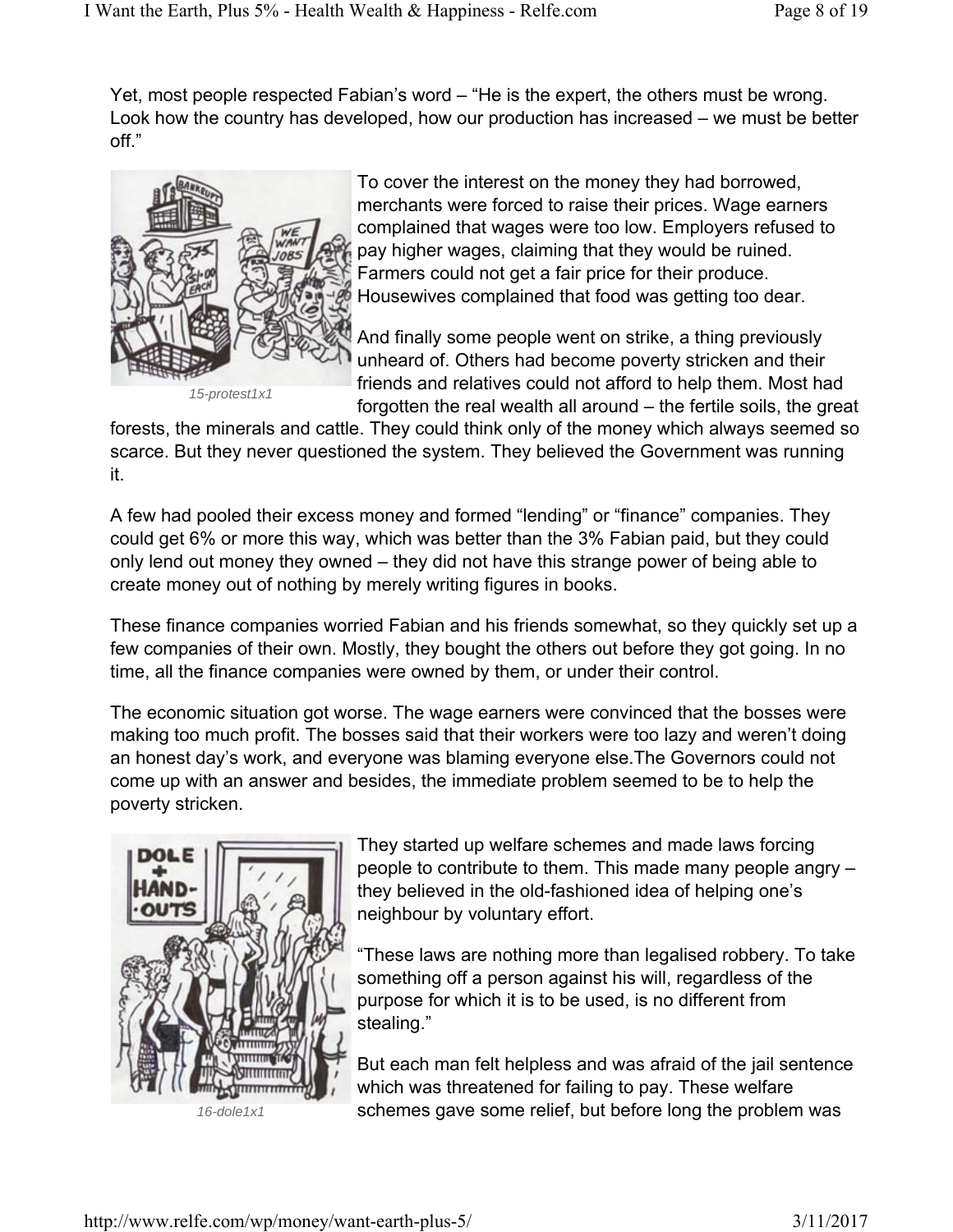back and more money was needed to cope. The cost of these schemes rose higher and higher and the size of the Government grew.

Most of the Governors were sincere men trying to do their best. They didn't like asking for more money from their people and finally, they had no choice but to borrow money from Fabian and his friends. They had no idea how they were going to repay. Parents could no longer afford to pay teachers for their children. They couldn't pay doctors. And transport operators were going out of business.

One by one the government was forced to take these operations over. Teachers, doctors and many others became public servants.

Few obtained satisfaction in their work. They were given a reasonable wage, but they lost their identity. They became small cogs in a giant machine.

There was no room for personal initiative, little recognition for effort, their income was fixed and advancement came only when a superior retired or died.



In desperation, the governors decided to seek Fabian's advice. They considered him very wise and he seemed to know how to solve money matters. He listened to them explain all their problems, and finally he answered, "Many people cannot solve their own problems – they need someone to do it for them. Surely you agree that most people have the right to be happy and to be provided with the essentials of life. One of our great sayings is "all men are equal" – is it not?"

Well, the only way to balance things up is to take the excess

wealth from the rich and give it to the poor. Introduce a system of taxation. The more a man has, the more he must pay. Collect taxes from each person according to his ability, and give to each according to his need. Schools and hospitals should be free for those who cannot afford them …"

He gave them a long talk on high sounding ideals and finished up with, "Oh, by the way, don't forget you owe me money. You've been borrowing now for quite some time. The least I can do to help, is for you to just to pay me the interest. We'll leave the capital debt owing, just pay me the interest."

They went away, and without giving Fabian's philosophies any real thought, they introduced the graduated income tax – the more you earn, the higher your tax rate. No one liked this, but they either paid the taxes or went to jail.

> Merchants were forced once again to raise their prices. Wage earners demanded higher wages forcing many employers out of business, or to replace men with machinery. This caused additional unemployment and forced the Government to introduce further welfare and handout schemes.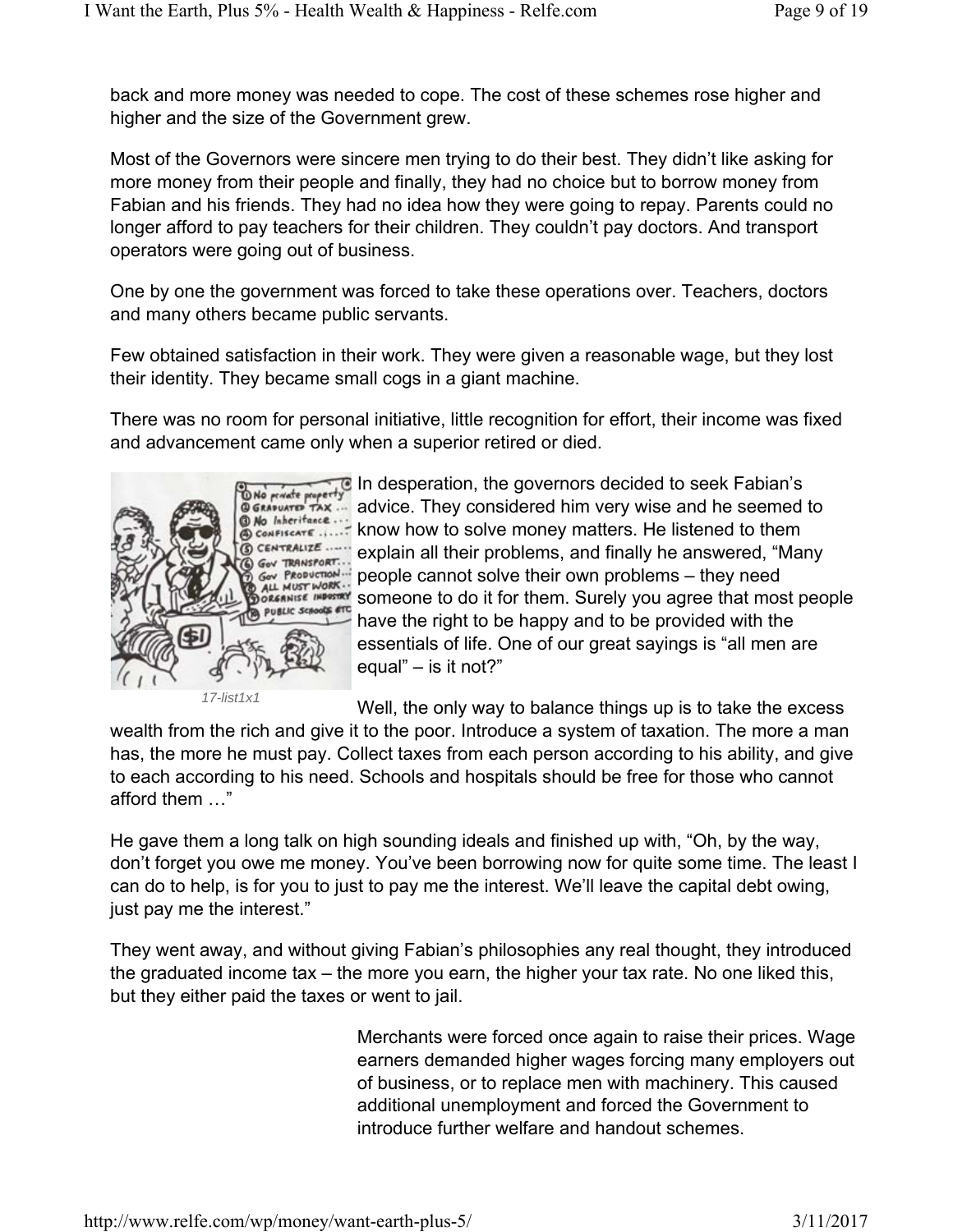

*15-protest1x1*

Tariffs and other protection devices were introduced to keep some industries going just to provide employment. A few people wondered if the purpose of the production was to produce goods or merely to provide employment.

As things got worse, they tried wage control, price control, and all sorts of controls. The Government tried to get more money through sales tax, payroll tax and all sorts of taxes. Someone noted that from the wheat farmer right through to the housewife, there were over 50 taxes on a loaf of bread.

"Experts" arose and some were elected to Government, but after each yearly meeting they came back with almost nothing achieved, except for the news that taxes were to be "restructured", but overall the total tax always increased.

Fabian began to demand his interest payments, and a larger and larger portion of the tax money was being needed to pay him.



Then came party politics – the people started arguing about which group of Governors could best solve the problems. They argued about personalities, idealism, party labels, everything except the real problem. The councils were getting into trouble.

In one town the interest on the debt exceeded the amount of rates which were collected in a year. Throughout the land the

unpaid interest kept increasing – interest was charged on unpaid interest.

Gradually much of the real wealth of the country came to be owned or controlled by Fabian and his friends and with it came greater control over people. However, the control was not yet complete. They knew that the situation would not be secure until every person was controlled.

Most people opposing the systems could be silenced by financial pressure, or suffer public ridicule. To do this Fabian and his friends purchased most of the newspapers, T.V. and radio stations and he carefully selected people to operate them. Many of these people had a sincere desire to improve the world, but they never realised how they were being used. Their solutions always dealt with the effects of the problem, never the cause.

> There were several different newspapers – one for the right wing, one for the left wing, one for the workers, one for the bosses, and so on. It didn't matter much which one you believed in, so long as you didn't think about the real problem.

Fabian's plan was almost at its completion – the whole country was in debt to him. Through education and the media, he had control of people's minds. They were able to think and believe only what he wanted them to.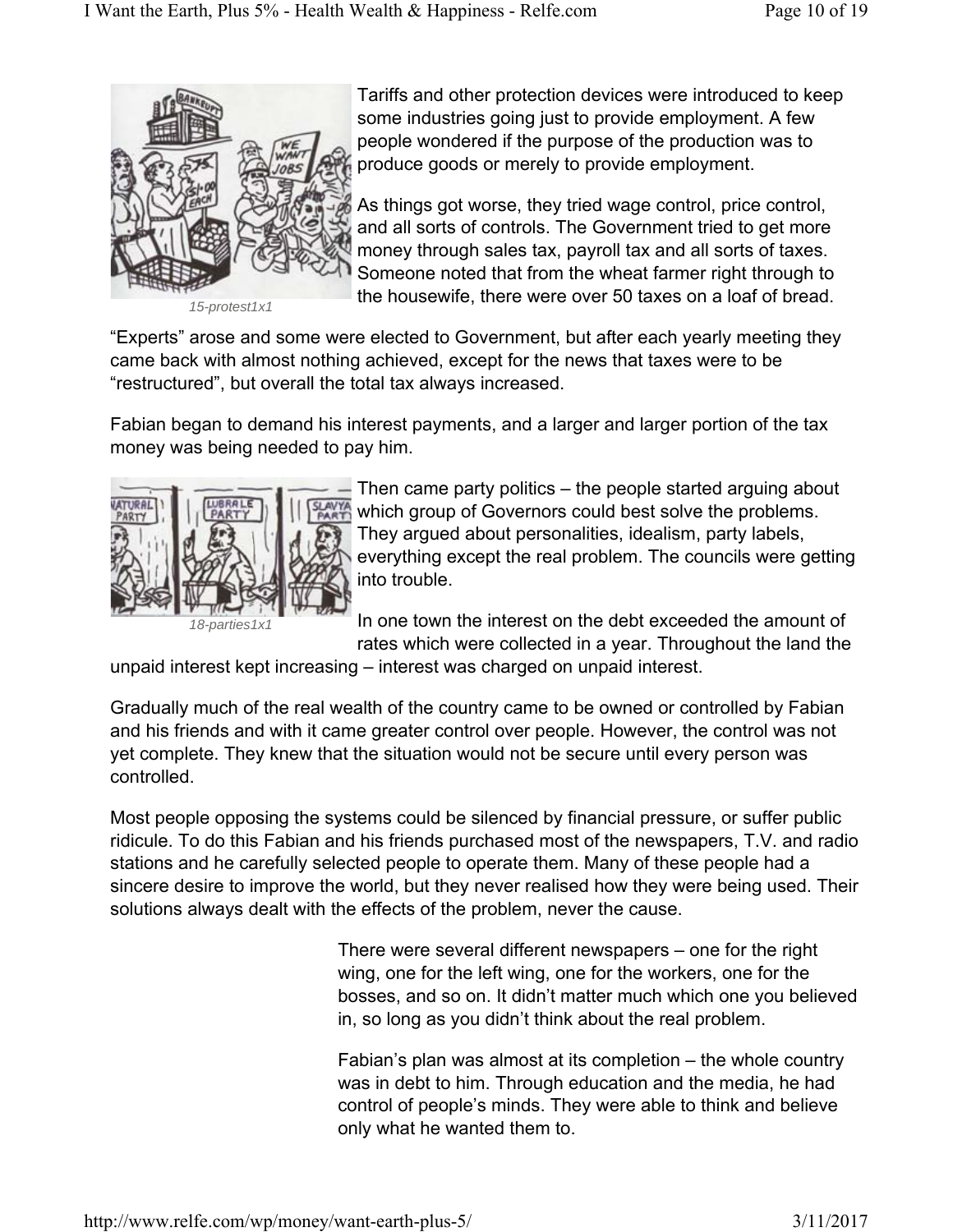

After a man has far more money than he can possibly spend for pleasure, what is left to excite him? For those with a ruling class mentality, the answer is power – raw power over other human beings. The idealists were used in the media and in Government, but the real controllers that Fabian sought were those of the ruling class mentality.

Most of the goldsmiths had become this way. They knew the feeling of great wealth, but it no longer satisfied them. They needed challenge and excitement, and power over the masses was the ultimate game.

They believed they were superior to all others. "It is our right and duty to rule. The masses don't know what is good for them.

They need to be rallied and organised. To rule is our birthright."

Throughout the land Fabian and his friends owned many lending offices. True, they were privately and separately owned. In theory they were in competition with each other, but in reality they were working very closely together. After persuading some of the Governors, they set up an institution which they called the Money Reserve Centre. They didn't even use their own money to do this – they created credit against part of the money out of the people's deposits.



*12-banks1x1*

This Institution gave the outward appearance of regulating the money supply and being a Government operation, but strangely enough, no Governor or public servant was ever allowed to be on the Board of Directors.

The Government no longer borrowed directly from Fabian, but began to use a system of I.O.U.'s to the Money Reserve Centre. The security offered was the estimated revenue from next year's taxes. This was in line with Fabian's plan – removing suspicion from himself to an apparent Government operation. Yet, behind the scenes, he was still in control.

Indirectly, Fabian had such control over the Government that they were forced to do his bidding. He boasted, "Let me control the nation's money and I care not who makes its laws." It didn't matter much which group of Governors were elected. Fabian was in control of the money, the life blood of the nation.

The Government obtained the money, but interest was always charged on every loan. More and more was going out in welfare and handout schemes, and it was not long before the Government found it difficult to even repay the interest, let alone the capital.

And yet there were people who still asked the question, "Money is a man-made system. Surely it can be adjusted to serve, not to rule?" But these people became fewer and their voices were lost in the mad scrabble for the non-existent interest.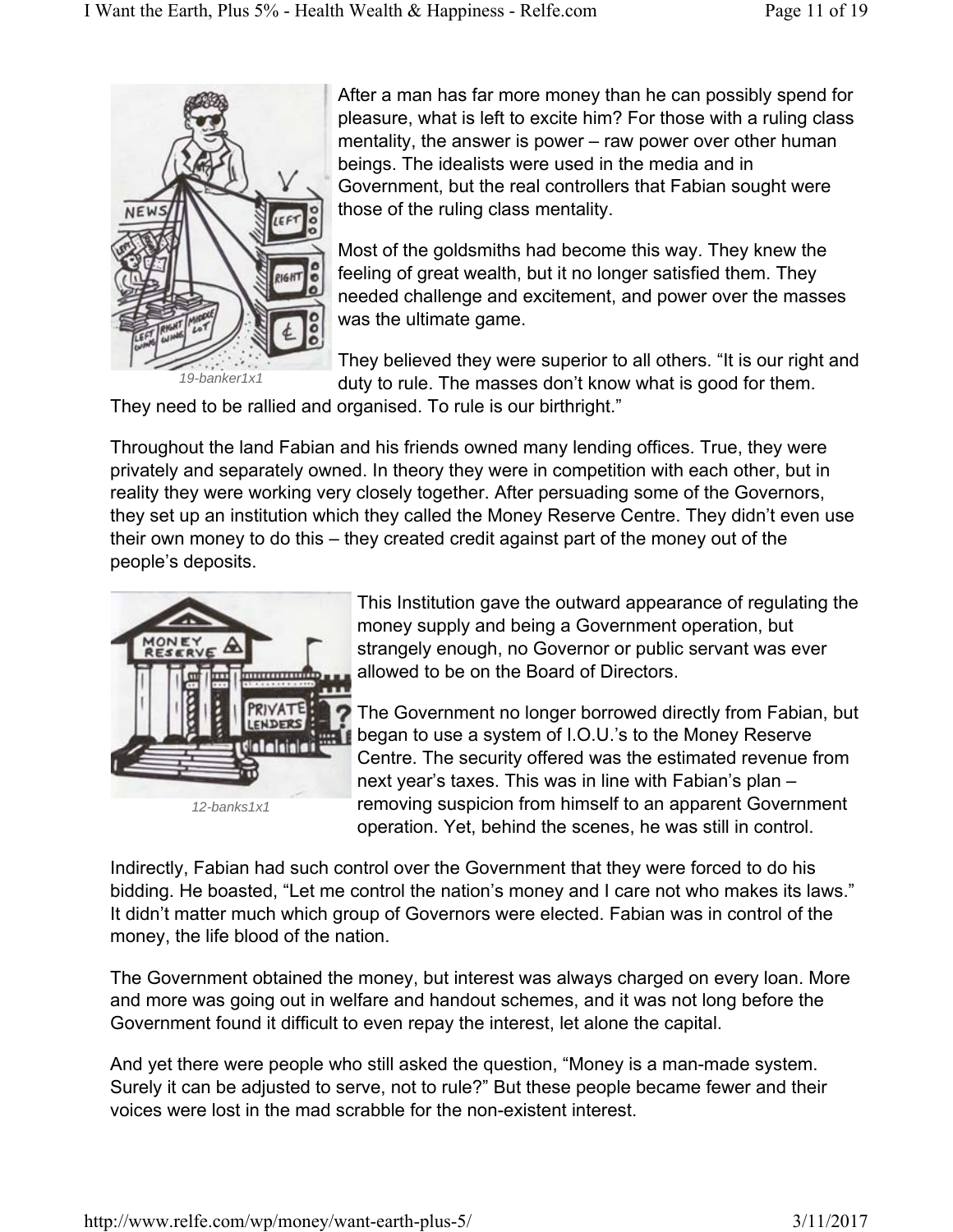The adminstrations changed, the party labels changed, but the major policies continued. Regardless of which Government was in "power", Fabian's ultimate goal was brought closer each year. The people's policies meant nothing. They were being taxed to the limit, they could pay no more. Now the time was ripe for Fabian's final move.

10% of the money supply was still in the form of notes and coins. This had to be abolished in such a way as not to arouse suspicion. While the people used cash, they were free to buy and sell as they chose – they still had some control over their own lives.



*21-card1x1*

But it was not always safe to carry notes and coins. Checks were not accepted outside one's local community, and therefore a more convenient system was looked forward to. Once again Fabian had the answer. His organisation issued everyone with a little plastic card showing the person's name, photograph and an identification number.

When this card was presented anywhere, the storekeeper phoned the central computer to check the credit rating. If it was clear, the person could buy what he wanted up to a

certain amount.

At first people were allowed to spend a small amount on credit, and if this was repaid within a month, no interest was charged. This was fine for the wage earner, but what businessman could even begin? He had to set up machinery, manufacture the goods, pay wages etc. and sell all his goods and repay the money. If he exceeded one month, he was charged a 1.5% for every month the debt was owed. This amounted to over 18% per year.

Businessmen had no option but to add the 18% onto the selling price. Yet this extra money or credit (the 18%) had not been loaned out to anyone. Throughout the country, businessmen were given the impossible task of repaying \$118 for every \$100 they borrowed – but the extra \$18 had never been created at all.

Yet Fabian and his friends increased their standing in society. They were regarded as pillars of respectability. Their pronouncements on finance and economics were accepted with almost religious conviction.

Under the burden of ever increasing taxes, many small businesses collapsed. Special licenses were needed for various operations, so that the remaining ones found it very difficult to operate. Fabian owned and controlled all of the big companies which had hundreds of subsidiaries. These appeared to be in competition with each other, yet he controlled them all. Eventually all competitors were forced out of business. Plumbers, panel beaters, electricians and most other small industries suffered the same fate – they were swallowed up by Fabian's giant companies which all had Government protection.

Fabian wanted the plastic cards to eliminate notes and coins. His plan was that when all notes were withdrawn, only businesses using the computer card system would be able to operate.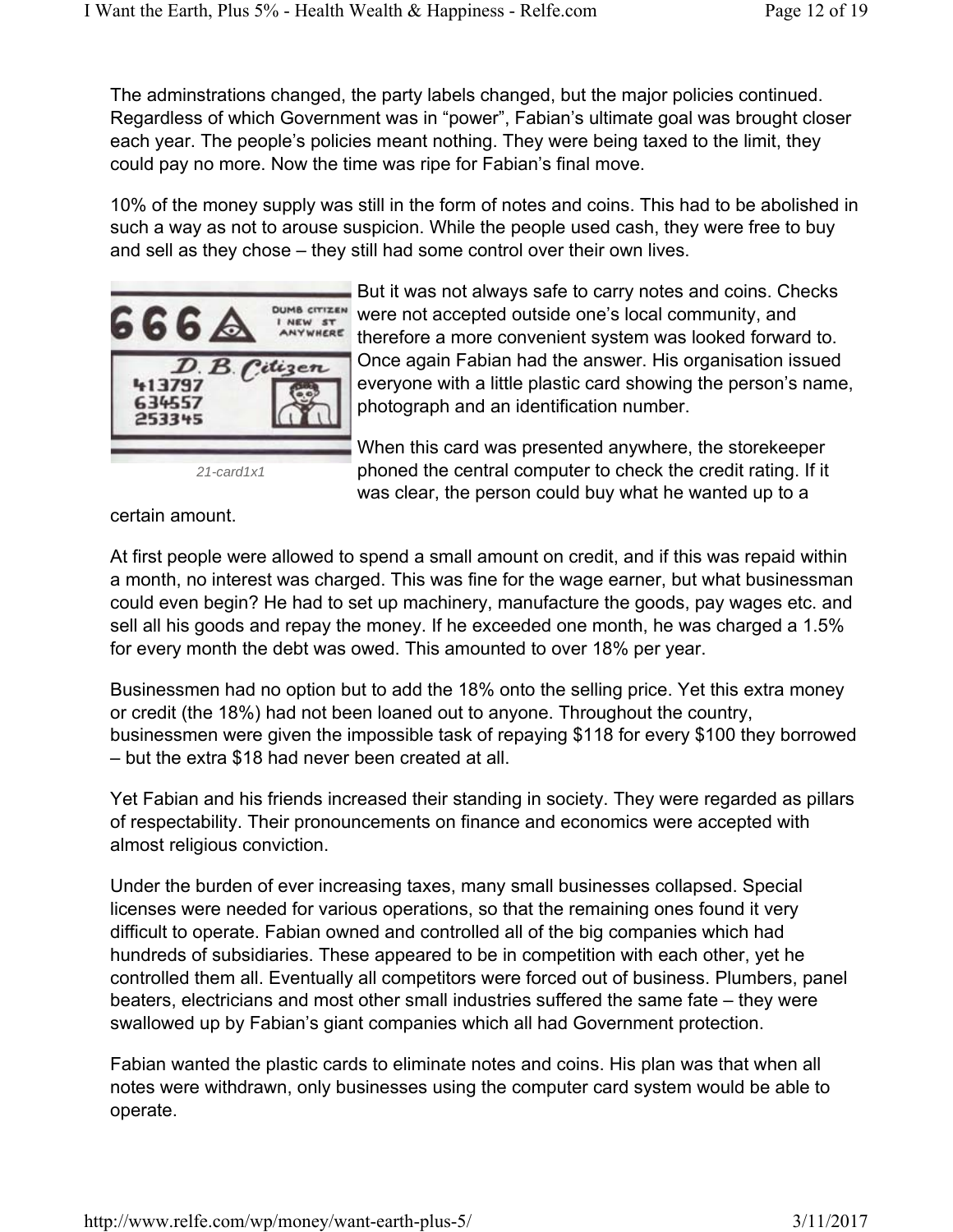\_\_\_\_\_\_\_\_\_\_\_\_\_\_\_\_\_\_\_\_\_\_\_\_\_\_\_\_\_\_\_\_\_\_\_\_\_\_\_\_\_\_\_\_\_\_\_\_\_\_\_\_\_\_\_\_

He planned that eventually some people would misplace their cards and be unable to buy or sell anything until a proof of identify was made. He wanted a law to be passed which would give him ultimate control – a law forcing everyone to have their identification number tattooed onto their hand. The number would be visible only under a special light, linked to a computer. Every computer would be linked to a giant central computer so that Fabian could know everything about everyone.

> By the way, the correct terminology used in the financial world for this system is "fractional reserve banking".

The story you have read is of course, fiction.

But if you found it to be disturbingly close to the truth and would like to know who Fabian is in real life, a good starting point is a study on the activities of the English goldsmiths in the 16th & 17th centuries.

For example, The Bank of England began in 1694. King William of Orange was in financial difficulties as a result of a war with France. The Goldsmiths "lent him" 1.2 million pounds (a

> staggering amount in those days) with certain conditions:

The interest rate was to be 8%.

The King was to grant the

*The Kinesiology Report*

goldsmiths a charter for the bank which gave them the right to issue credit.

Prior to this, their operations of issuing receipts for more money than they held in deposits was totally illegal. The charter made it legal.

In 1694 William Patterson obtained the Charter for the Bank of England. © Larry Hannigan 1971, Australia

IMPORTANT UPDATE from the author,

October 9 2008: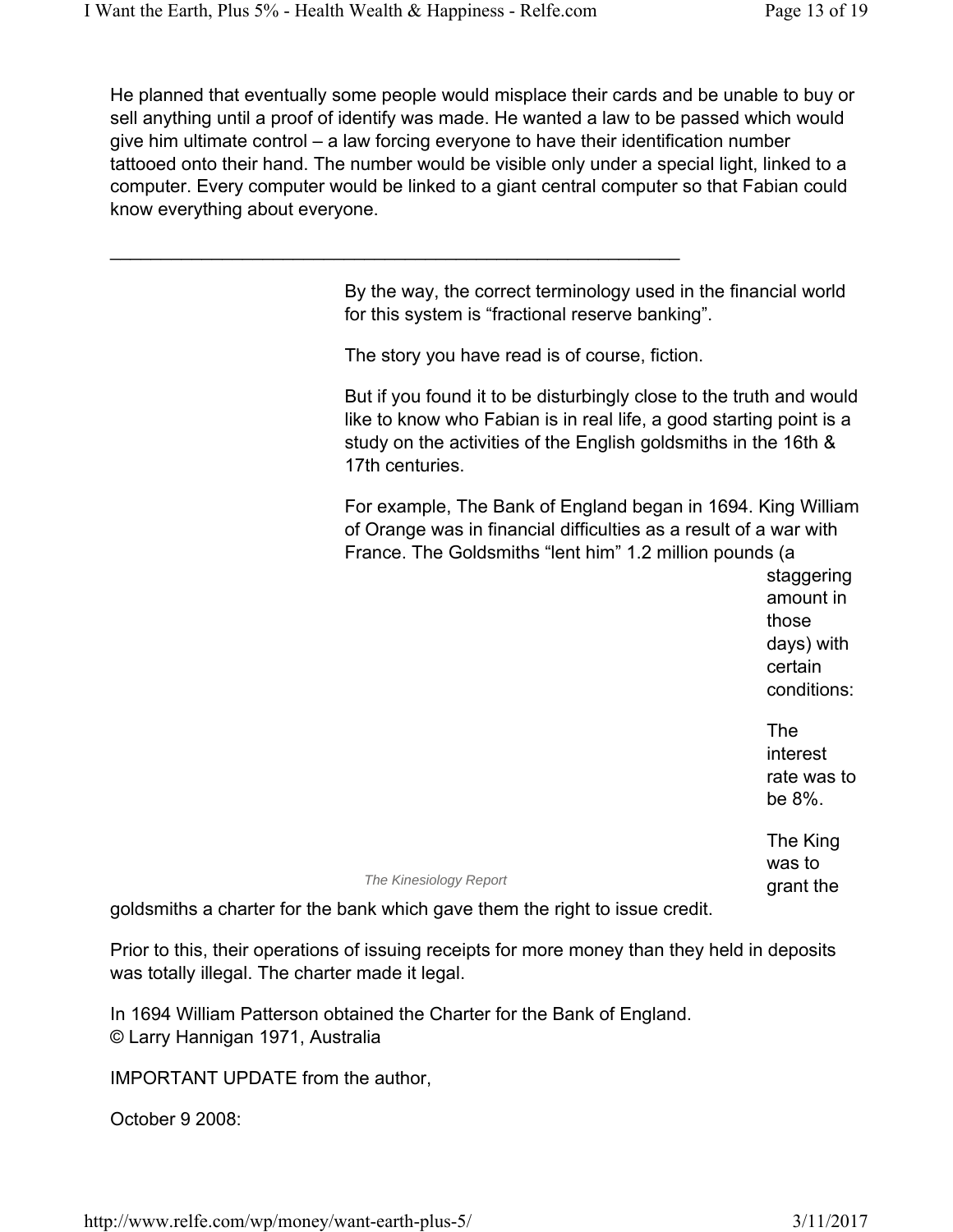This story was placed on the Internet to be used as an educational tool only.Many people have taken my story, translated into other languages and placed it on the Internet where it has been very helpful.

Sadly, some people have taken my story and claimed it as their own with no acknowledgment to me. Not only that, they have changed my story to suit their own personal philosophy, by leaving some sections out and adding in extra parts, usually about conspiracies (true or false), so called ancient wisdoms, mysteries, and religions etc By doing this, these people are actually helping the enemy. How ?

Sooner or later, the words of Lord Acton will materialise – he said – the issue which has swept down the centuries and will have to be fought sooner or later is THE PEOPLE VERSUS THE BANKS. This battle is getting closer every day in every language. Please do not give the enemy anything that he will use to divide THE PEOPLE with side issues which will give the enemy enormous advantage in distracting people from the real issue that 100 + 0 does not  $= 105$ 

PLEASE DO NOT INTERFERE WITH MY ORIGINAL ENGLISH TEXT on http://www.larryhannigan.com and please have the integrity to acknowledge me.

Larry Hannigan

Feel free to make as many copies of this article, and to reproduce this article, so long as you link to www.Relfe.com and say

© Larry Hannigan 1971, Australia and make it clear that the original story is not to be altered.

#### **QUOTES**

———————————————

**Encyclopaedia Britannica, 14th Edition** – "Banks create credit. It is a mistake to suppose that bank credit is created to any extent by the payment of money into the banks. A loan made by a bank is a clear addition to the amount of money in the community."

**Lord Acton, Lord Chief Justice of England**, 1875 – "The issue which has swept down the centuries and which will have to be fought sooner or later is the People v. The Banks."

**Mr Reginald McKenna, when Chairman of the Midland Bank in London** – "I am afraid that ordinary citizens will not like to be told that the banks can, and do, create and destroy money. And they who control the credit of the nation direct the policy of governments, and hold in the hollow of their hands the destiny of the people.

**Mr Phillip A. Benson, President of the American Bankers' Association**, June 8 1939 – "There is no more direct way to capture control of a nation than through its credit (money) system."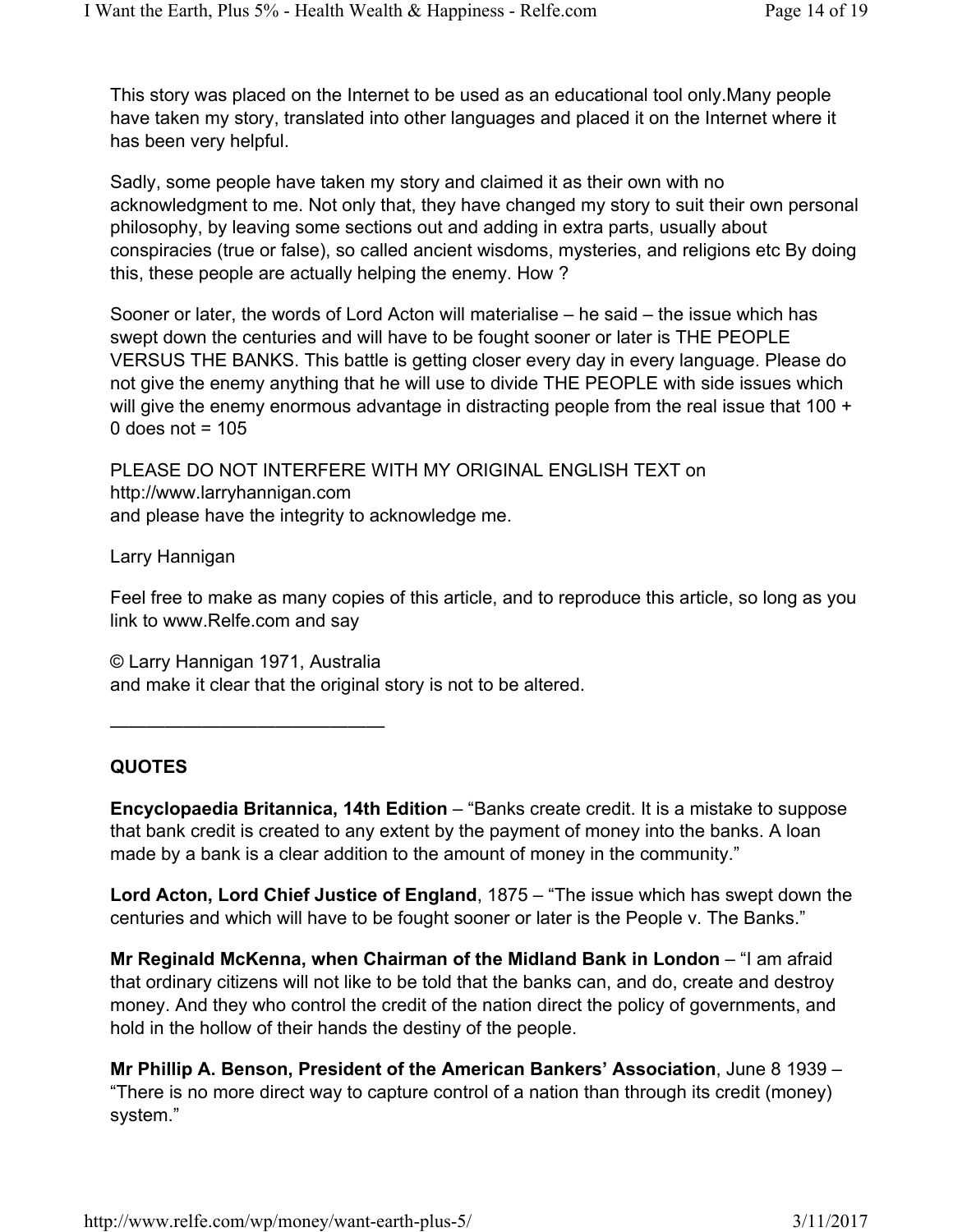**USA Banker's Magazine**, August 25 1924 – "Capital must protect itself in every possible manner by combination and legislation. Debts must be collected, bonds and mortgages must be foreclosed as rapidly as possible. When, through a process of law, the common people lose their homes they will become more docile and more easily governed through the influence of the strong arm of government, applied by a central power of wealth under control of leading financiers.

This truth is well known among our principal men now engaged in forming an imperialism of Capital to govern the world.

By dividing the voters through the political party system, we can get them to expend their energies in fighting over questions of no importance. Thus by discreet action we can secure for ourselves what has been so well planned and so successfully accomplished."

**Sir Denison Miller** – During an interview in 1921, when he was asked if he, through the Commonwealth Bank, had financed Australia during the First World War for \$700 million, he replied; "Such was the case, and I could have financed the country for a further like sum had the war continued." Asked if that amount was available for productive purposes in this time of peace, he answered "Yes".

# **From "Hand Over Our Loot, No. 2, by Len Clampett:**

"There are four things that must be available for paid work to take place:

## **The work to be done. The materials to do the work. The labor to do the work. The money to pay for the work to be done.**

If any of those four things are missing, no paid work can take place. It is a naturally selfregulating system. If there is work to be done, and the material is available and the labour willing, all we have to do is create the money. Quite simple."

"Ask yourself why it was that depressions happened. All that went missing from the community was the money to buy goods and services. The labour was still available. The work to be done was still there. The materials had not disappeared, and the goods were readily available in the shops, or could be produced but for the want of money.

## **Extract from a letter written by Rothschild Bros of London to a New York firm of bankers on 25 June 1863:**

"The few who can understand the System (Cheque Money and Credits) will either be so interested in its profits, or so dependent on its favours, that there will be no opposition from that class. While on the other hand, the great body of people mentally incapable of comprehending the tremendous advantage that capital derives from the system, will bear its burdens without complaint and perhaps without even suspecting that the system is inimical (hostile, hurtful) to their interests.